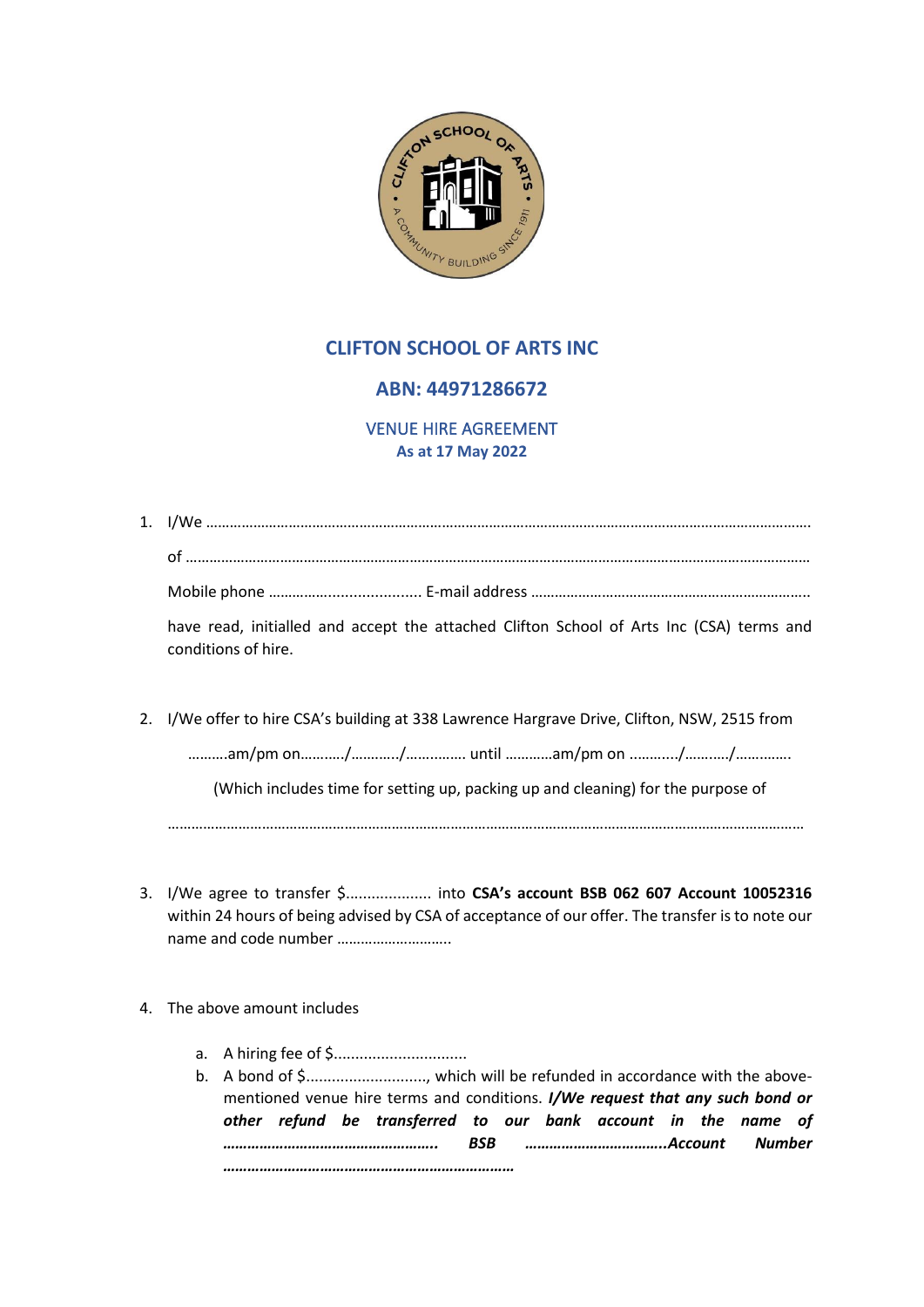- c. A public liability insurance fee of \$...........................for casual hirers. A public liability insurance surcharge of \$20 per day or part thereof applies to casual hirers, as defined in 6.2 of the venue hire terms and conditions. This public liability insurance policy premium is arranged through Local Community Insurance Services JLT Risk Solutions Pty Ltd. It is to be noted that the CSA is not the insurer for this purpose.
- 5. If the hire is for an Artist Exhibition Package, then I/We agree to advise Clifton School of Arts Inc at the conclusion of the hire the total dollar sum of sales made at or because of the exhibition, and to deposit 10% of that amount in the Clifton School of Arts' bank account BSB 062607 Account 10052316 noting the same name and code number used in clause 3.

Signed by …………………………………………………………………………………………………………………………………as hirer

Accepted on behalf of the CSA by ………………………………………………………………………………… …../……./20….

# **CSA TERMS AND CONDITIONS OF VENUE HIRE As at 17 May 2022**

All proceeds from hiring the Clifton School of Arts Inc (CSA) go to maintain this historic public building as a community amenity to support the arts and community education. The CSA building (the venue) is owned by the CSA in trust for the community. CSA is a not-for-profit incorporated association and is managed by an all-volunteer membership and committee.

The CSA reserves the entire and unqualified right to accept or reject any application to hire the venue and to deny entrance to the premises to anyone deemed for any reason to be unacceptable to the CSA.

#### 1. **Becoming a hirer**

- 1.1 To be eligible to hire the CSA, a person must be part of the CSA's community, that is, you are resident in the Wollongong Local Government Area or have a familial or historical link to the area or have been a member of the CSA for no less than a year.
- 1.2 The CSA cannot be hired for wedding receptions or for adult or teenage parties.
- 1.3 A person becomes a hirer when that person has accepted these terms and conditions by completing agreement to hire, paid the fee and bond noted on the agreement and the agreement has been accepted on behalf of the CSA.

### 2. **Securing the hire**

2.1. To secure the hirer's booking all the requirements specified in 1 above must be finalised on the date of acceptance of the hiring agreement by the CSA. The hire includes the use of the upper and lower floors of the venue, the kitchen and bathroom facilities as well as the land immediately to rear of the building. There are no storage facilities at the venue.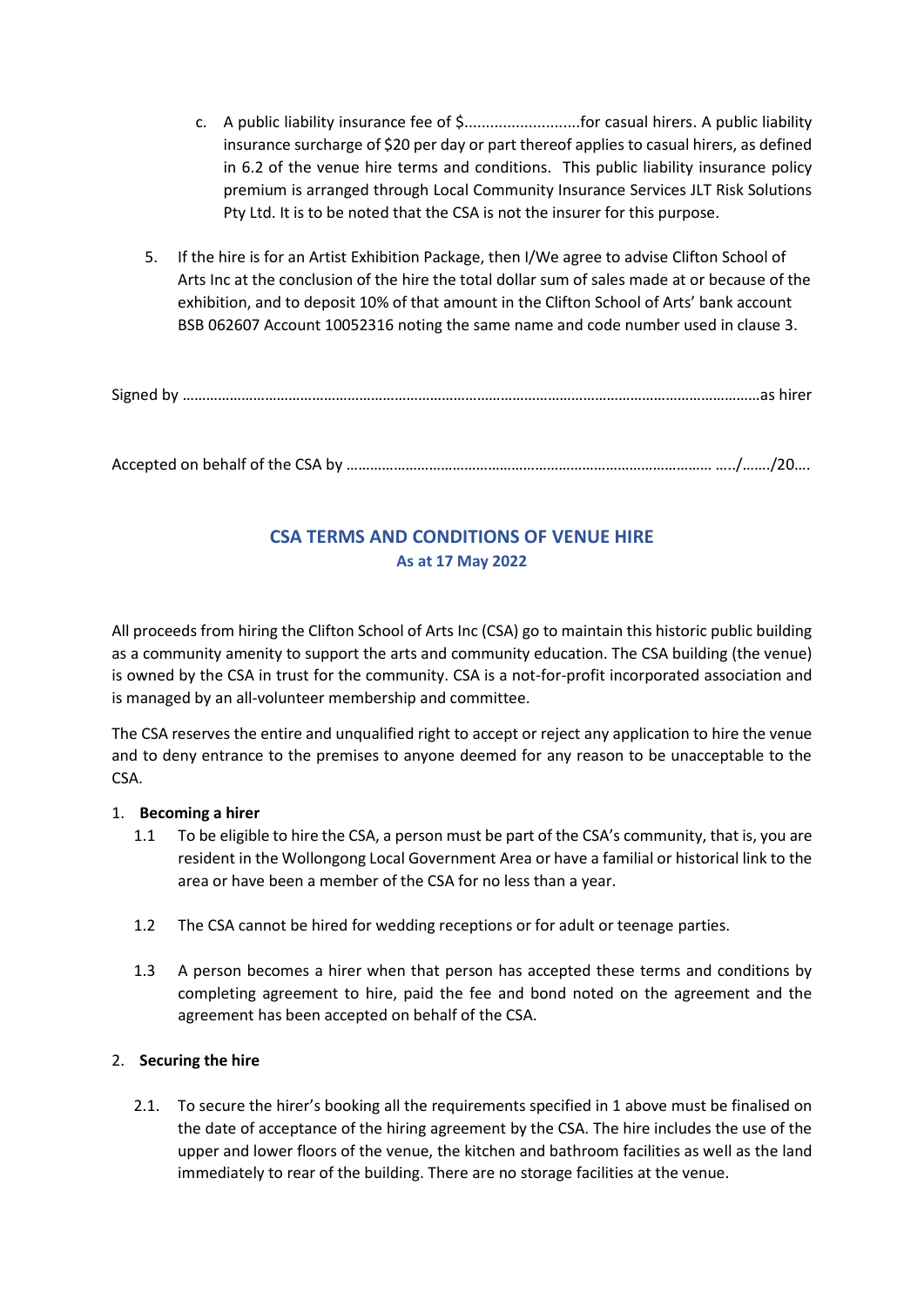- 2.2. A bond of \$500 will be included in the hiring. The full bond will only be refunded if there is no damage to property, equipment or fixtures, the keys are returned, rubbish is dealt with appropriately (see 4.4) and all hanging wires are left as required (See  $4.5 - 4.6$ ). A CSA representative will assess whether any of the above have not been adhered to. An appropriate deduction from the bond will be determined, if required, before any of the bond is returned.
- 2.3. CSA accepts the responsibility to have the venue in a clean state at the commencement of the hire. It is the responsibility of the hirer to notify a representative of the CSA of any concerns about the state of the venue at the commencement of the hiring. In determining the amount of the bond to be refunded account will be taken of those preliminary concerns.

### 3. **Cancellation of hire**

- 3.1. The hirer may cancel the hire up to fourteen days before the accepted hiring date by giving notice in writing to the CSA in which case any fee already paid will be refunded by the CSA less an amount of \$50 or 25% of the hiring fee whichever is the greater.
- 3.2. If a cancellation is sought within fourteen days of the accepted date, there will be no refund of the hiring fee.
- 3.3. If the cancellation is caused by a force majeure (such as, for example, a COVID lockdown) any fee already paid will be refunded in full.
- 3.4. If a hiring is cancelled at any time before the event date the bond already paid will be refunded in full.

### 4. **Additional responsibilities of the hirer**

- 4.1. The hirer must ensure that, at any one time, there are no more than 50 people at the event or activity.
- 4.2. The Hirer must gain the necessary approvals from relevant local and State authorities prior to booking the venue and comply with the requirements of those authorities.
- 4.3. The hirer must comply with Public Health Orders that are currently in force. Please refer to www.nsw.gov.au for latest updates on regulations. Note particularly any Covid-19 restrictions and guidelines which may be in force at the time of the hire.
- 4.4. If alcoholic beverages are to be sold, the hirer must obtain a 'Limited License' through the NSW Government Office of Liquor, Gaming and Racing.
- 4.5. Smoking is not permitted at the Venue
- 4.6. At the end of the hire period, the hirer must return the venue to the clean condition it was in at the beginning of the hire. The hirer must: remove all personal property, all decorations; wipe down all benches, surfaces and sinks, and, if required, sweep and mop floors. Interior walls must be cleaned and any damage to walls repaired, as required by the CSA.
- 4.7. All rubbish must be placed into the appropriate bins behind the building. Where there is excess rubbish beyond the bin capacity, all excess rubbish must be taken away by the Hirer.
- 4.8. All furniture, including chairs and their storage boxes, tables, plinths and benches must be returned to their original positions.
- 4.9. Art works must only be hung on the hooks and cables or placed on the plinths provided. Where the hirer needs to remove existing hanging cables, they must be temporarily hung from the hanging rail outside the toilet. If 'hanging' cables are removed by the Hirer, they must be re-installed as originally located. Cables must not be wound up, bent, or kinked. Damaged cables must be paid for out of the bond.